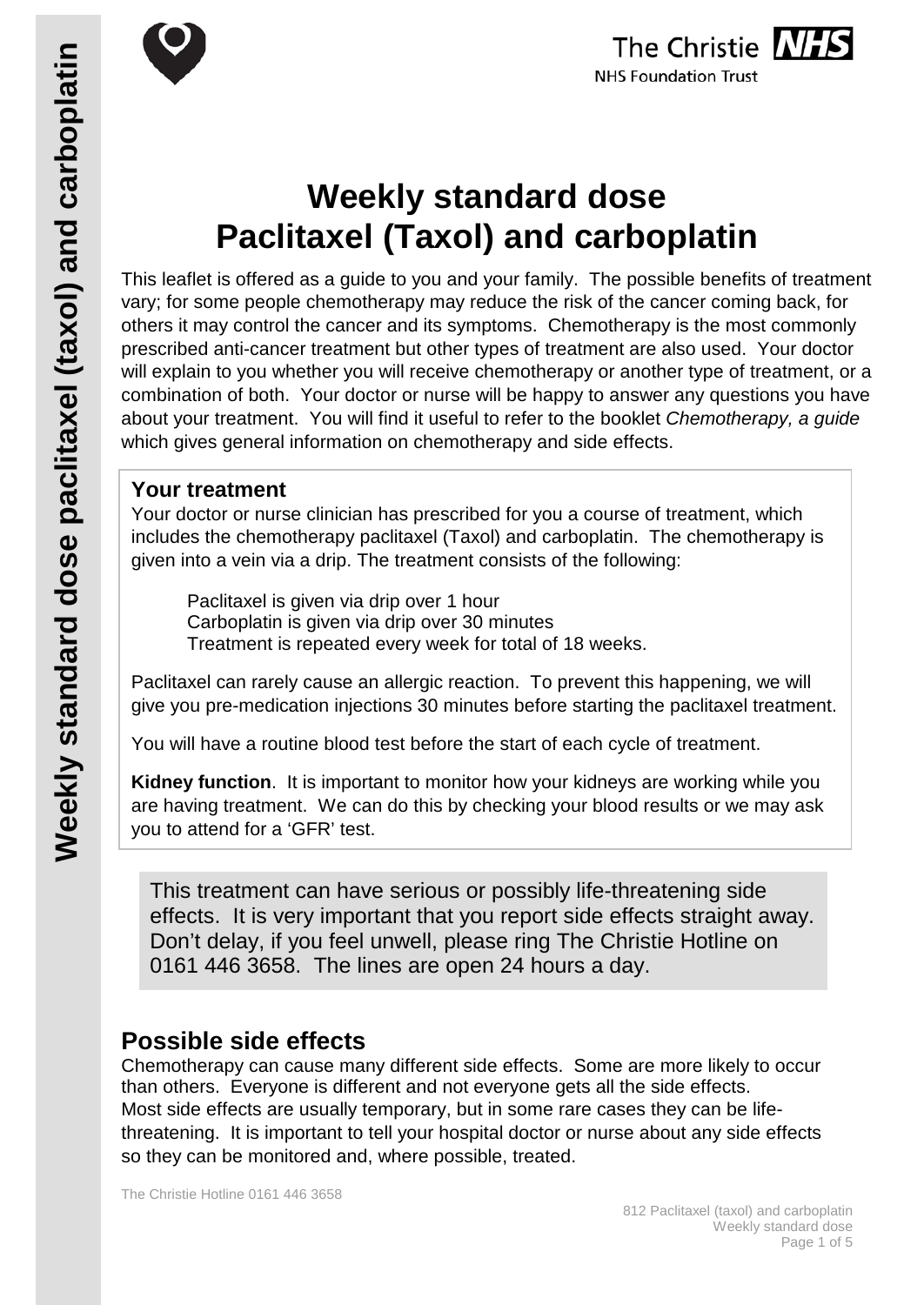## • **Increased risk of serious infection**

You are vulnerable to infection while you are having chemotherapy. Minor infections can become life-threatening in a matter of hours if left untreated. Symptoms of infection include fever, shivering, sweats, sore throat, diarrhoea, discomfort when you pass urine, cough or breathlessness. We recommend that you use a digital thermometer so you can check your temperature. You can buy one from your local chemist.

**If you feel unwell, you have symptoms of an infection or your temperature is 37.5ºC or above or below 36ºC contact The Christie Hotline straight away**.

#### **Allergic reactions**

A small number of patients can have an allergic reaction to **paclitaxel** and very rarely to **carboplatin.** Reactions can include breathlessness, a feeling of dizziness, skin rashes, itching, a high temperature, shivering, redness of the face, headache, anxiety, and a desire to pass urine. You will be monitored throughout your treatment for any signs of an allergic reaction but it is important to tell your nurse or doctor if you have any of these signs, or feel unwell in any way.

#### **Common side effects (more than 1 in 10)**

#### **Anaemia (low number of red blood cells)**

 $\mathbb{N}$  While having this treatment you may become anaemic. This may make you feel tired and breathless. Let your doctor or nurse know if these symptoms are a problem. You may need a blood transfusion.

#### • **Nausea and vomiting (sickness)**

The severity of this varies from person to person. Anti-sickness medication may be given along with your chemotherapy to prevent this. You may also be given anti-sickness tablets to take at home. If you continue to feel or be sick, contact your GP or this hospital, because your anti-sickness medication may need to be changed or increased.

#### • **Hair loss**

Hair loss is usually total. The hair falls out gradually 10 to 14 days following your first course of treatment. The time scale varies from person to person. Please remember that this is a temporary side effect and your hair will grow back when your treatment is completed. If you would like an appointment with the wig service, this can be arranged for you. Ask the staff for a copy of the '*Wig Fitting Service'.'*

#### • **Tingling and numbness in the fingers or toes**

This is due to the effect of paclitaxel on the nerves and is known as peripheral neuropathy. You may also notice that you have difficulty doing up buttons or similar tasks. Tell your doctor if you notice any numbness or tingling in your hands or feet. This usually improves a few months after treatment has finished although this may be permanent.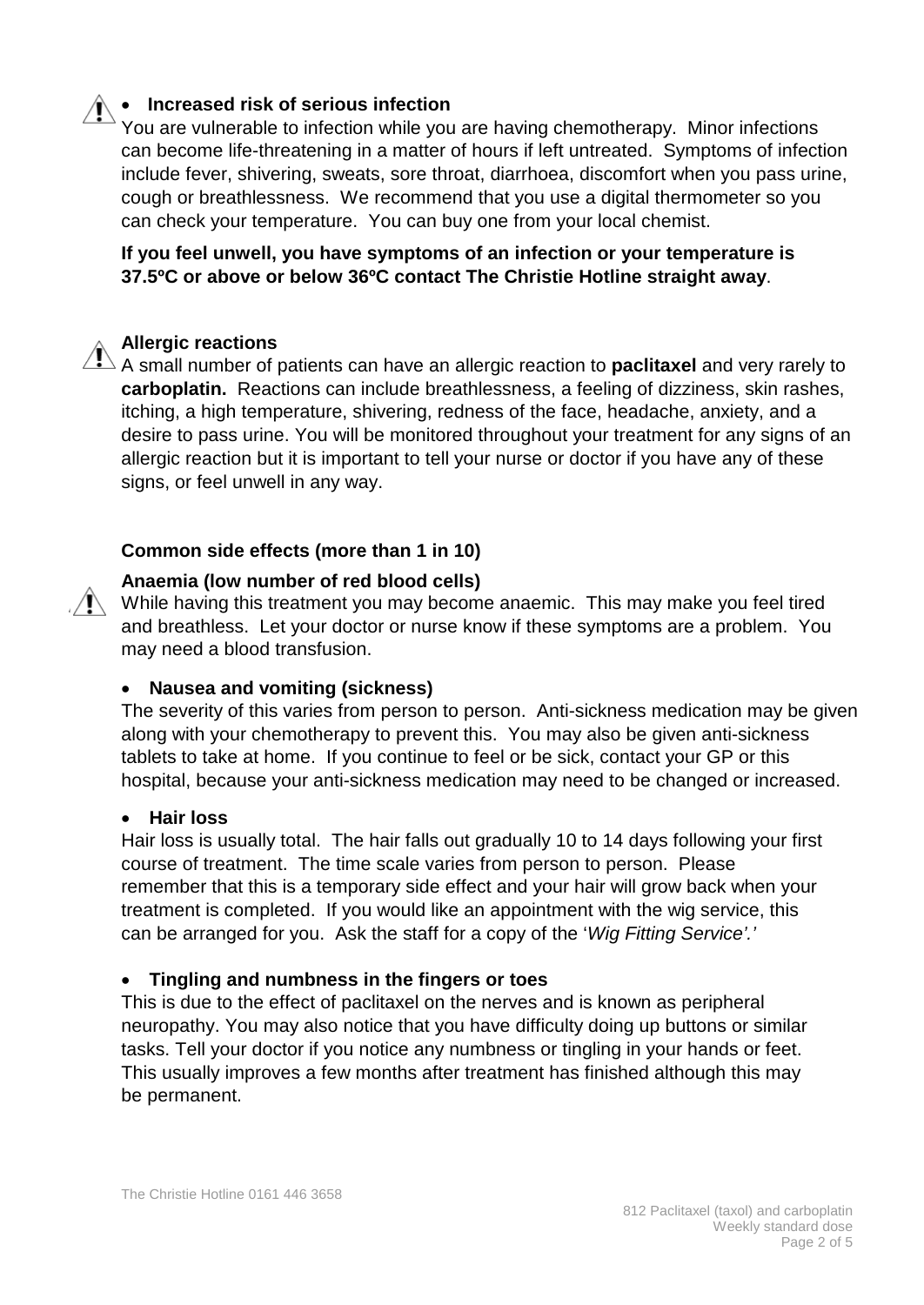#### • **Lethargy**

Some chemotherapy may make you feel tired and lacking in energy. It can be frustrating when you feel unable to cope with routine tasks. If you do feel tired, take rest and get help with household chores. If necessary, take time off work. Gentle exercise, such as walking, can be beneficial.

#### • **Muscle and joint pains**

Sometimes you may experience pain in the muscles in your legs. A simple painkiller will help. Ask your doctor for advice on this.

#### • **Sore mouth**

Your mouth may become sore or dry, or you may notice small mouth ulcers during this treatment. Drinking plenty of fluids and cleaning your teeth regularly and gently with a soft toothbrush can help to reduce the risk of this happening. We can prescribe a mouthwash for you to use during treatment. You can dilute this with water if your mouth is sore. Ask your doctor or nurse for further advice. There is also general mouth care information in the chemotherapy booklet. If you continue to have a sore mouth, please contact The Christie Hotline.

### **Uncommon side effects (less than 1 in 10)**

#### • **Bruising or bleeding**

This treatment can reduce the production of platelets which help the blood clot. Let your doctor know if you have any unexplained bruising or bleeding, such as nosebleeds, bloodspots or rashes on the skin, and bleeding gums. You may need a platelet transfusion.

#### • **Diarrhoea**

 $\mathbb{N}$ 

If this becomes a problem while you are having treatment, anti-diarrhoea tablets can be bought from a pharmacy or prescribed by your GP for a temporary period until this is resolved. If the problem persists contact this hospital. **If you develop severe diarrhoea it is important to contact this hospital straightaway as this may be a sign of a serious infection. Don't delay!**

#### • **Constipation**

Try to drink plenty of fluids. Report this to your hospital doctor or nurse who can advise you regarding diet and who may prescribe a suitable laxative. Ask the staff for a copy of Eating: Help Yourself which has useful ideas about diet when you are having treatment.

#### • **Nail changes**

May cause nail changes and discolouration of the nail bed.

#### **Rare side effects (less than 1 in 100)**

#### • **Low blood pressure**

Your blood pressure will be checked during your treatment. Let the doctor know if you feel faint or dizzy.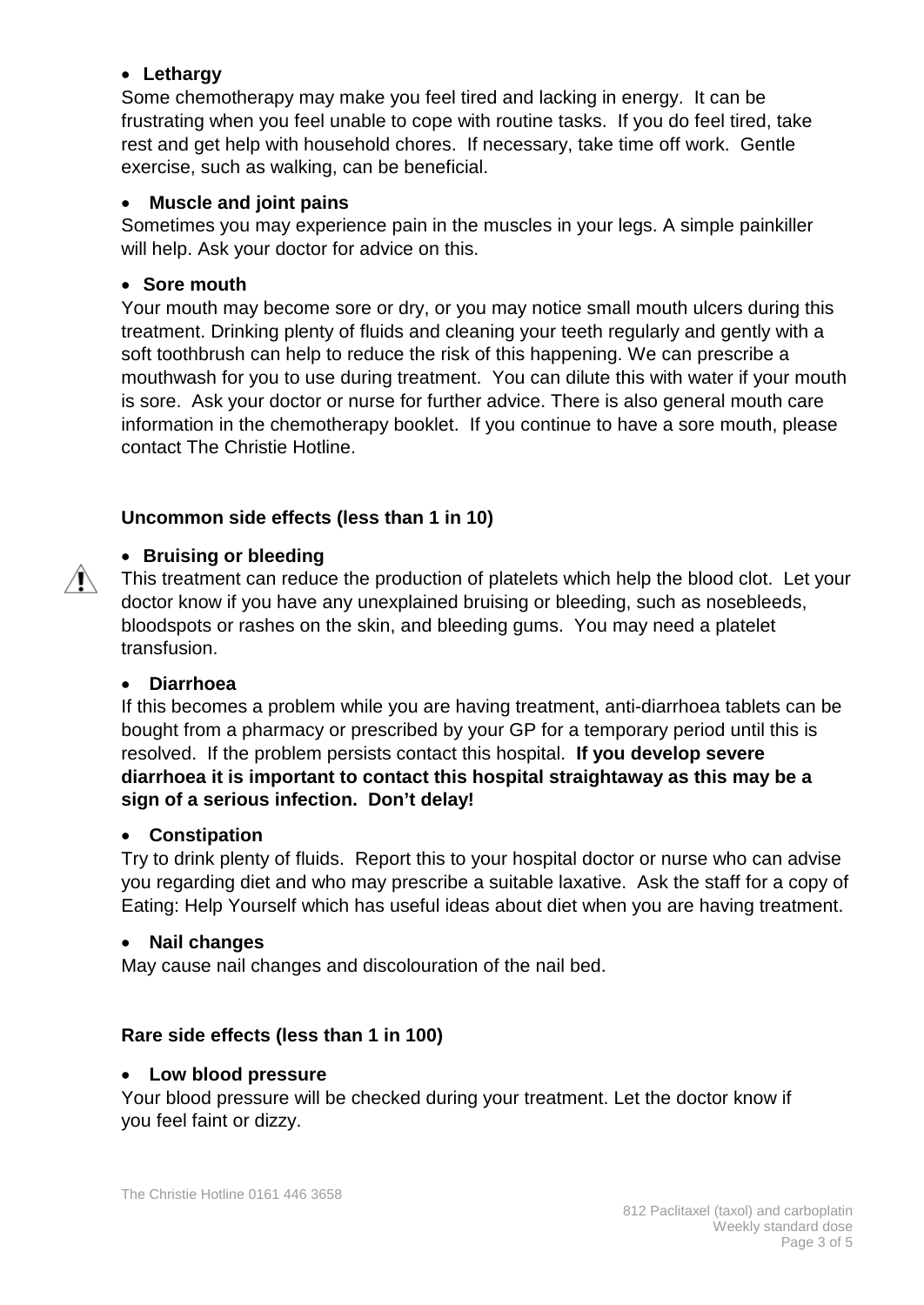#### • **Changes in heart rate**

Paclitaxel can sometimes cause a temporary slowing of the heart rate known as bradycardia. This usually does not cause any harm.

#### • **Abdominal pain**

This may start a few days after finishing chemotherapy and may last for a few days. Please contact the hospital if this happens. Your doctor can prescribe painkillers if appropriate.

• **Extravasation** is when chemotherapy leaks outside the vein. If you develop redness, soreness or pain at the injection site **at any time** please let us know straight away. Paclitaxel can cause pain where the injection is given, or along the vein. If you feel pain, tell your doctor or nurse as they can slow the drip to reduce the reaction.

#### • **Tinnitus & high frequency hearing loss**

You may develop tinnitus (ringing in the ears), this sensation should subside when your treatment finishes. High frequency hearing loss can occur with this chemotherapy. Rarely, this may be permanent.

#### **Serious and potentially life threatening side effects**

In a small proportion of patients chemotherapy can result in very severe side effects which may rarely result in death. The team caring for you will discuss the risk of these side effects with you.

#### **Other medicines**

Some medicines can be harmful to take when you are having chemotherapy. Let your doctor know about any medications you are taking, including non-prescribed medicines such as complementary therapies and herbal remedies.

# **Sex, contraception & fertility**

**Protecting your partner and contraception:** We recommend that you or your partner use a condom during sexual intercourse while you are having the course of chemotherapy. Chemotherapy is dangerous to unborn babies and this will also protect you and your partner from any chemotherapy drugs that may be present in semen and in the vagina. If you suspect that you may be pregnant please tell your doctor immediately.

**Fertility:** This chemotherapy may affect your ability to have children. Your doctor or nurse should have discussed this with you. If not, please ask them before you start treatment.

**Loss of periods:** Due to the effects of chemotherapy on the ovaries you may find that your periods become irregular or may eventually stop. In younger women this may be temporary, but if you are closer to your menopause it may be permanent. This will result in hot flushes, sweats and vaginal dryness.